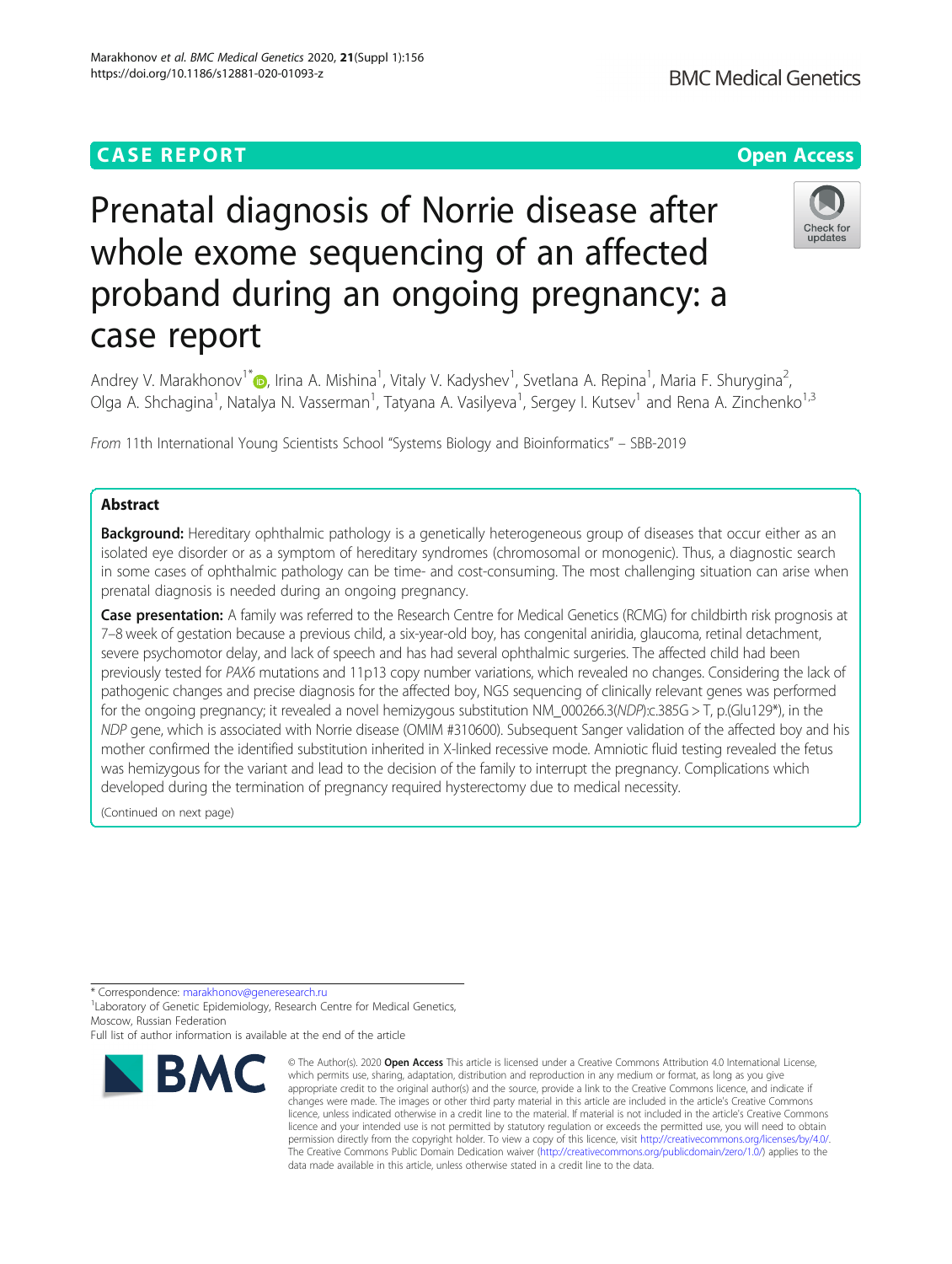## (Continued from previous page)

Conclusions: Clinical polymorphism of hereditary ophthalmic pathology can severely complicate establishment of an exact diagnosis and make it time- and cost-consuming. NGS appears to be the method-of-choice in complicated cases, and this could substantially hasten the establishment of a diagnosis and genetic risk estimation.

Keywords: Hereditary eye pathology, Clinical heterogeneity, NGS, NDP, Norrie disease

# Background

Hereditary eye pathology is a genetically heterogeneous group of diseases that occur either as an isolated ocular disorder or as a symptom of syndromes (both chromosomal and monogenic). We present here the results of DNA diagnosis in a patient with complex ocular phenotype associated with severe systemic involvement using next-generation sequencing (NGS), not only to perform differential diagnosis but also to determine if such a complex clinical picture has a single etiology or is a result of an interaction of factors that could have both hereditary and environmental origin. The case is much more complicated because the proband's mother had an ongoing pregnancy, thus the DNA diagnosis was performed with urgent need for genetic risk estimation as well as subsequent prenatal diagnosis.

# Case presentation

A family referred to the Research Centre for Medical Genetics (RCMG) for risk-affected childbirth prognosis at 7–8 week of gestation because a previous child, a sixyear-old boy, has congenital glaucoma, bilateral retinal detachment, and severe psychomotor delay and has had several ophthalmic surgeries (Fig. 1).

For the first time the proband (a full-term newborn) was examined by an ophthalmologist at the age of 4 months. Clinical presentation included roving eye movements and abnormal gaze behavior, but he had positive light perception and toy tracking. Intraocular pressure was 21 and 17 mmHg (OD and OS, respectively). B-scan ultrasonography revealed a total funnel retinal detachment, iris aplasia in both eyes, an anterior chamber of

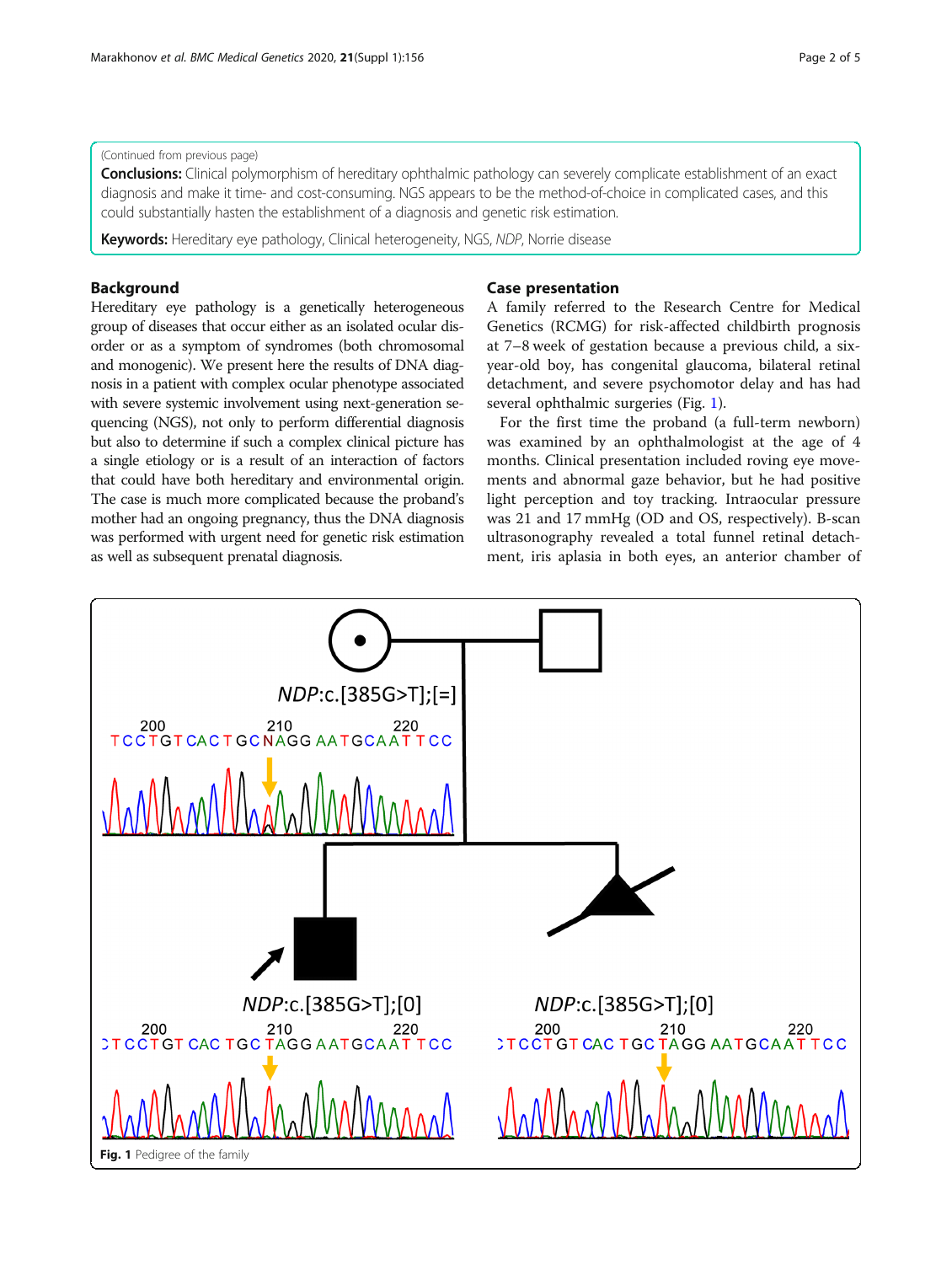normal depth with an open angle, and undifferentiated trabecular meshwork, right eye lens opacity in all layers, bilateral vitreous fibrosis, and numerous fibrotic transocular folds behind the lenses. The proband was diagnosed as having the consequences of intrauterine uveitis, total retinal detachment, and secondary decompensated glaucoma. He later underwent several surgeries: 2 lensectomies, 4 vitrectomies, retinotomy, and subretinal aqueous drainage. No genetic test was performed at that time. The family never sought genetic counseling.

By the date when the family was referred for genetic counseling, the boy was blind in both eyes, had total bilateral retinal detachment, bilateral iris aplasia, left eye phthisis bulbi, pronounced delay in psycho-emotional development, lack of speech, and behavioral disorder.

Considering the ongoing pregnancy and the lack of a confirmed diagnosis, we performed NGS analysis of clinically relevant genes. Whole exome sequencing (WES) was performed using an BGISEQ-500 instrument with average on-target coverage 146× with MGIEasy Exome Capture V4 (BGI) for library preparation (Genomed Ltd., Moscow). Bioinformatic analysis was performed using an in-house software pipeline which included quality control of raw reads (FastQC tool v. 0.11.5) followed by read mapping to the hg19 human genome assembly (bwa mem v. 0.7.1), sorting of the alignments, marking duplicates (Picard Toolkit v. 2.18.14). Base recalibration and variant calling were performed with GATK3.8. Variant annotation was done using Annovar tool (v. 2018Apr16). Further filtering was performed by functional consequences and population frequencies according to the ACMG recommendations [\[1](#page-3-0)] as well as clinical relevance determined by Human Phenotype Ontology database [[2](#page-3-0)]. The analysis lasted 42 days and revealed a novel hemizygous substitution, NM\_000266.3(NDP):c.385G > T, p.(Glu129\*), in the NDP gene, which was associated with Norrie disease (OMIM #310600) inherited in X-linked recessive mode. Subsequent validation of the affected child and his mother by Sanger sequencing confirmed the identified substitution. The substitution was not registered in control cohorts in the Genome Aggregation Database (gnomAD). The identified novel NDP sequence variant  $c.385G > T$ , p.(Glu129<sup>\*</sup>), forms a premature termination codon (PTC). Although the variant affects only the most C-terminal portion of the protein (129 out of 133 aminoacid residues), it eliminates the ultimate cysteine-131 residue that is involved in formation of an intermolecular disulfide bond [\[3](#page-3-0)]. This should lead to the disruption of a very rigid structure of Norrin homodimer. Nearby PTC forming pathogenic variants have been described – p.Cys128\* and p.Cys131\* [[4,](#page-3-0) [5\]](#page-3-0). It was previously shown that disruption of the dimer by either cysteine-to-alanine mutations of intermolecular disulfide bonds results in a loss of Norrin function [[6,](#page-3-0) [7](#page-3-0)]. Norrin is an atypical Wnt ligand that can activate β-catenin signaling through its specific binding to the Frizzled<sub>4</sub> (Fz<sub>4</sub>) receptor [\[8\]](#page-3-0) to function as a ligand–receptor pair that controls vascular development in the retina and inner ear  $[6]$  $[6]$  $[6]$ . Pathogenic variants in the NDP gene are associated with a spectrum of conditions – from milder familial exudative vitreoretinopathy to the systemic Norrie disease [\[9\]](#page-3-0).

The clinical exome sequencing in the proband motivated amniotic fluid testing in his pregnant mother at the 17th week of gestation, which revealed after additional 5 days that the fetus was male and hemizygous for the variant. The family decided to interrupt the pregnancy after the prenatal test at the 20th week of gestation. Complications in the form of profuse uterine bleeding developed during the pregnancy termination required hysterectomy due to medical necessity.

## Discussion and conclusions

Congenital vitreoretinopathy with retinal detachment is a highly heterogeneous group of disorders. Patients with genetically determined disorders such as familial exudative vitreoretinopathy, Norrie disease, or Coats disease, as well as non-hereditary retinopathy of prematurity or inflammation of the retina could have similar ocular manifestations [\[9\]](#page-3-0). Norrie disease is a rare X-linked recessive disorder of retinal blood vessel development. According to Orphanet database,  $\sim$  400 cases have been described to date  $[10]$  $[10]$  $[10]$ . They are characterized by congenital vitreoretinopathy, avascularity of the peripheral retina and its secondary neovascularization, fibrosis, traction and retinal detachment, and blindness, which in about 25–50% of the cases, is accompanied by progressive mental retardation and/or sensorineural deafness [[11,](#page-3-0) [12\]](#page-3-0). In addition, some patients have more complex phenotypes, including growth failure and seizure. Radiological examination of some patients with Norrie disease has demonstrated brain and cerebellar atrophy [\[13](#page-3-0)].

The cellular basis for Norrie disease is an insufficiency of Frizzled signaling, and more specifically the Frizzled-4 ligand Norrin. Norrin functions as an activator of the canonical Wnt/β-catenin signaling pathway in capillary endothelial cells in the retina and in other structures [[12,](#page-3-0) [14\]](#page-3-0). Norrin is engaged in Müller glia in the retina, in stria vascularis and a capillary plexus of cochlea, in forebrain and midbrain astrocytes, and in cerebellum Bergman glia. Norrin is also required for blood–brain barrier integrity and maintenance [[15\]](#page-3-0). Thus, Norrin can have developmental and homeostatic functions beyond the retina  $[16]$  $[16]$ .

Nucleotide sequence variants in the NDP gene are associated with several congenital retinal pathologies with or without systemic involvement. To date, 167 mutations in the NDP gene have been registered in the Human Gene Mutation Database (HGMD) – among these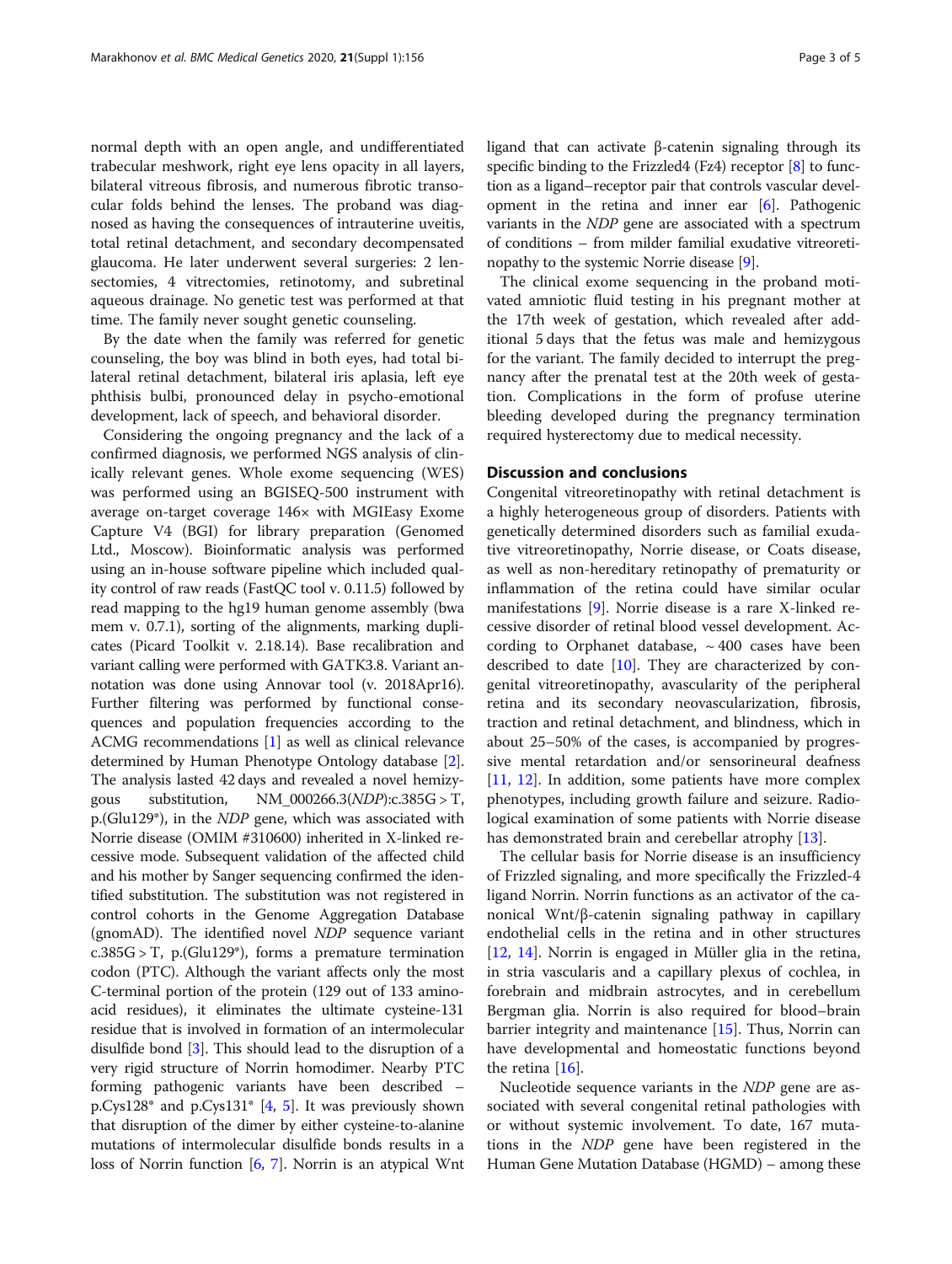<span id="page-3-0"></span>129 are associated with Norrie disease phenotype, 20 with familial exudative vitreoretinopathy, and 7 with retinopathy of prematurity. Most pathogenic variants of the NDP sequence  $(n = 100)$  are nonsense or missense mutations, and 80% are associated with Norrie disease [[17](#page-4-0)].

In this study, we identified the pathogenic variant NM\_000266.3(NDP):c.385G > T that introduces a PTC in amino-acid position 129 of Norrin. Molecular analysis allowed diagnosing Norrie disease in the patient. Severe ophthalmic phenotype with marked systemic involvement is believed to be linked to the absence of the ultimate cysteine, which forms the dimeric structure of mature Norrin and is in accordance with previous observations [[18\]](#page-4-0). We suppose that in the case of earlier diagnosis, the family could have had much greater opportunity to give a healthy birth avoiding lifethreatening complications, as well as averting the psychologic tragedy in the family.

Clinical polymorphism and variable expressivity of hereditary ophthalmic pathology severely complicates the establishment of an exact diagnosis and make diagnosis time- and cost-consuming. NGS appears to be the method-of-choice in complicated cases, which could substantially hasten the establishment of a diagnosis and genetic risk estimation. This is much more important in case of extremely rare diseases that are not well-known to physicians and ophthalmologists.

#### Abbreviations

ACMG: American College of Medical Genetics and Genomics; HGMD: Human Gene Mutation Database; mmHg: millimetre of mercury; NGS: Nextgeneration sequencing; OD (oculus dextrus): The right eye; OMIM: Online Mendelian Inheritance in Man; OS (oculus sinister): The left eye; PTC: Premature termination codon; RCMG: Research Centre for Medical Genetics; WES: Whole exome sequencing

#### Acknowledgements

We thank Dr. Richard H. Lozier for interest in our work and useful assistance.

## About this supplement

This article has been published as part of BMC Medical Genetics Volume 21 Supplement 1, 2020: Selected Topics in "Systems Biology and Bioinformatics" - 2019: medical genetics. The full contents of the supplement are available online at [https://bmcmedgenet.biomedcentral.com/articles/supplements/volume-21](https://bmcmedgenet.biomedcentral.com/articles/supplements/volume-21-supplement-1) [supplement-1](https://bmcmedgenet.biomedcentral.com/articles/supplements/volume-21-supplement-1).

#### Authors' contributions

AVM analyzed and interpreted the patient's NGS data, performed molecular genetic experiments, analyzed and interpreted the patient data, and wrote the manuscript. VVK and MFS performed ophthalmic examination. SAR and IAM performed clinical examination and genetic counseling. TAV contributed to the analysis of the patient data and preparation of the manuscript. OAS and NNV performed prenatal diagnosis. SIK and RAZ designed the study and helped supervise the project. All authors read and approved the final manuscript.

## Funding

Publication of this article was funded by the Russian Foundation for Basic Research (RFBR grant № 19-015-00122) and the state assignment of the Ministry of Science and Higher Education of the Russian Federation. The funders had no role in the design of the study; in the collection, analyses, or interpretation of data; in the writing of the manuscript, or in the decision to publish the results.

## Availability of data and materials

The datasets used and/or analyzed during the current study are available from the corresponding author on reasonable request.

#### Ethics approval and consent to participate

The clinical and molecular genetic study was performed in accordance with the Declaration of Helsinki and was approved by the Institutional Review Board of the Federal State Budgetary Institution "Research Centre for Medical Genetics," Moscow, Russia, with written informed consent obtained from each participant and/or their legal representative as appropriate.

#### Consent for publication

Consent for publication was obtained from the legal guardian of the patient.

#### Competing interests The authors declare that they have no competing interests.

#### Author details

<sup>1</sup> Laboratory of Genetic Epidemiology, Research Centre for Medical Genetics Moscow, Russian Federation. <sup>2</sup>S. Fyodorov Eye Microsurgery Federal State Institution, Moscow, Russian Federation. <sup>3</sup>N.A. Semashko National Research Institute of Public Health, Moscow, Russian Federation.

#### Published: 22 October 2020

#### References

- 1. Richards S, Aziz N, Bale S, et al. Standards and guidelines for the interpretation of sequence variants: a joint consensus recommendation of the American College of Medical Genetics and Genomics and the Association for Molecular Pathology. Genet Med. 2015;17(5):405–24.
- 2. Köhler S, Carmody L, Vasilevsky N, et al. Expansion of the human phenotype ontology (HPO) knowledge base and resources. Nucleic Acids Res. 2019; 47(D1):D1018–27.
- 3. Chang TH, Hsieh FL, Zebisch M, et al. Structure and functional properties of Norrin mimic Wnt for signalling with Frizzled4, Lrp5/6, and proteoglycan. Elife. 2015;4:e06554.
- 4. Schuback DE, Chen ZY, Craig IW, et al. Mutations in the Norrie disease gene. Hum Mutat. 1995;5(4):285–92.
- 5. Salvo J, Lyubasyuk V, Xu M, et al. Next-generation sequencing and novel variant determination in a cohort of 92 familial exudative vitreoretinopathy patients. Invest Ophthalmol Vis Sci. 2015;56(3):1937–46.
- 6. Smallwood PM, Williams J, Xu Q, et al. Mutational analysis of Norrin-Frizzled4 recognition. J Biol Chem. 2007;282(6):4057–68.
- 7. Ke J, Harikumar KG, Erice C, et al. Structure and function of Norrin in assembly and activation of a frizzled 4-Lrp5/6 complex. Genes Dev. 2013; 27(21):2305–19.
- Xu Q, Wang Y, Dabdoub A, et al. Vascular development in the retina and inner ear: control by Norrin and Frizzled-4, a high-affinity ligand-receptor pair. Cell. 2004;116(6):883–95.
- 9. Dickinson JL, Sale MM, Passmore A, et al. Mutations in the NDP gene: contribution to Norrie disease, familial exudative vitreoretinopathy and retinopathy of prematurity. Clin Exp Ophthalmol. 2006;34(7):682–8.
- 10. Prevalence of rare diseases: Bibliographic data January 2019. 2019 Contract No.: Number 1 : Diseases listed in alphabetical order. [https://www.orpha.](https://www.orpha.net/orphacom/cahiers/docs/GB/Prevalence_of_rare_diseases_by_alphabetical_list.pdf) [net/orphacom/cahiers/docs/GB/Prevalence\\_of\\_rare\\_diseases\\_by\\_](https://www.orpha.net/orphacom/cahiers/docs/GB/Prevalence_of_rare_diseases_by_alphabetical_list.pdf) [alphabetical\\_list.pdf.](https://www.orpha.net/orphacom/cahiers/docs/GB/Prevalence_of_rare_diseases_by_alphabetical_list.pdf)
- 11. Kondo H. Complex genetics of familial exudative vitreoretinopathy and related pediatric retinal detachments. Taiwan J Ophthalmol. 2015;5(2):56–62.
- 12. Ohlmann A, Tamm ER. Norrin: molecular and functional properties of an angiogenic and neuroprotective growth factor. Prog Retin Eye Res. 2012; 31(3):243–57.
- 13. Rodriguez-Munoz A, Garcia-Garcia G, Menor F, et al. The importance of biochemical and genetic findings in the diagnosis of atypical Norrie disease. Clin Chem Lab Med. 2018;56(2):229–35.
- 14. Bang I, Kim HR, Beaven AH, et al. Biophysical and functional characterization of Norrin signaling through Frizzled4. Proc Natl Acad Sci U S A. 2018; 115(35):8787–92.
- 15. Zhou Y, Wang Y, Tischfield M, et al. Canonical WNT signaling components in vascular development and barrier formation. J Clin Invest. 2014;124(9): 3825–46.